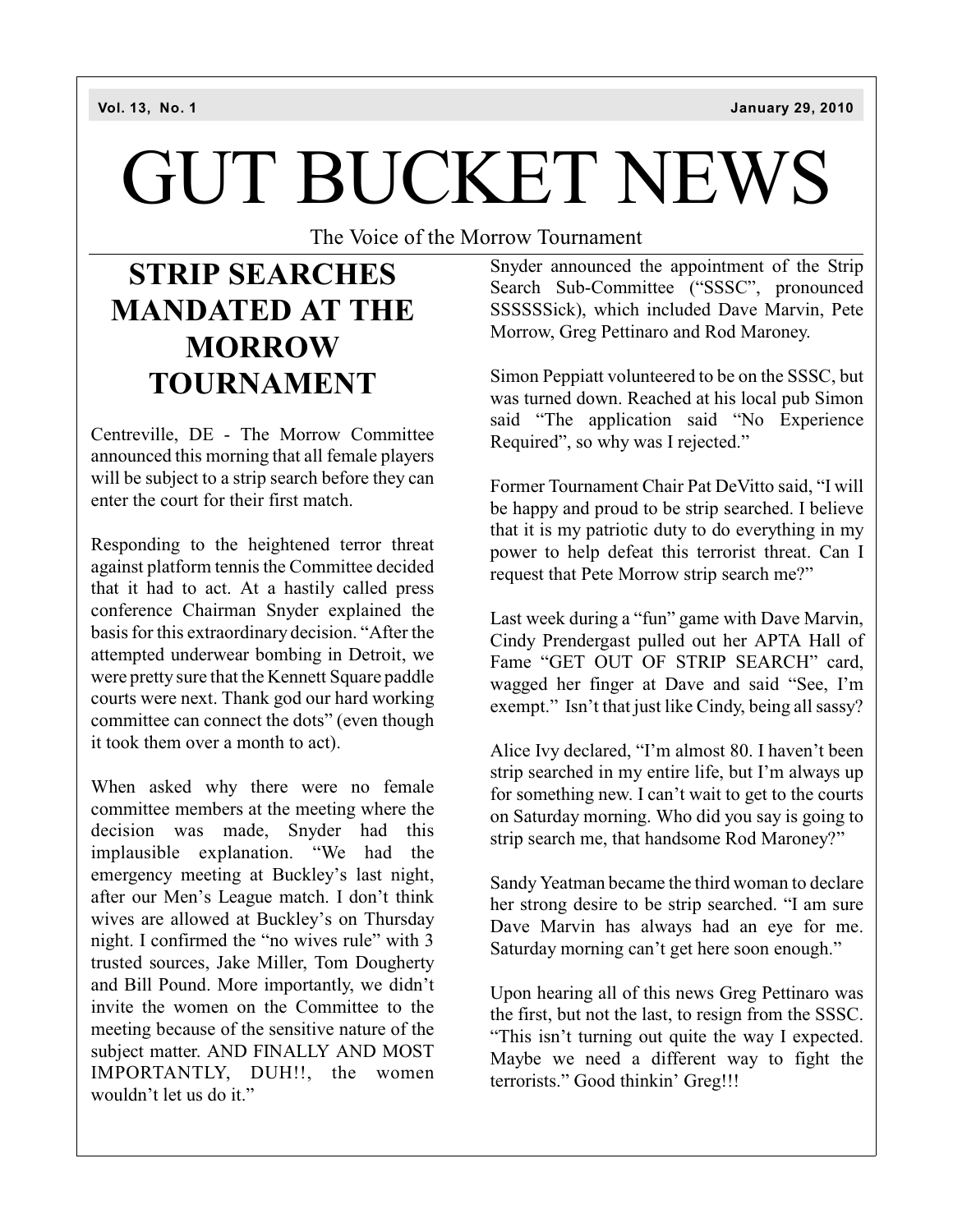#### **TARP FUNDS USED TO PAY FOR WCC HUT**

Wilmington, DE - Wilmington Country Club Czar Cindy Prendergast refused to say whether TARP money was used to pay for the new paddle facility. However, our sources tell us that it is no coincidence that soon to be Senator Mike Castle is a member of WCC, and that the golfers were told that the million dollar paddle facility wasn't costing the Club a penny.

#### **TIGER WOODS ENTERS MORROW TOURNAMENT**

Orlando, FL - At a press conference this afternoon Tiger Woods announced his return to competitive sports. "I'm told that paddle or platform, or whatever its called, attracts its fair share of good looking blonds. Even better, during play, many of those good looking blonds start sweating and taking their clothes off. I like golf, but golf's got nothing like that."

"The other thing that attracted me to paddle is the good sportsmanship, just like golf. If the ball hits you, you call it on yourself. If you see your shot is out, you tell your opponent and concede the point. Even better, nobody ever calls a foot fault. I mean have you seen how far Shaw Taylor gets into the court. I think golf could learn from paddle. It's like when you get a bad lie in golf, you could just pick up the ball and throw it into the fairway and nobody would say anything. That would be great."

"But I need a partner. How about Lisa or Joan or Jaclyn or Dorothy or Debbie or Cindy or Gina or Carroll or Erin or Missy or Kirk or Cooey or Gigi or Diane or Jen or Julie or Monica or Ruth? Call me on my cell phone."

#### **Morrow Trophies**

Dick's friends (235 donors) contributed generously to acquire the trophies awarded to the winners of each flight. The Flight A cup and Flight B tankard were acquired in 1985. The plate for the Championship Flight was acquired in 1990 after that flight was established in 1989.

#### **ORIGIN OF THE TOURNAMENT**

Wilmington, DE - Paddle started in Wilmington in the early `70s. The first Tri-Club Mixed Doubles Tournament was played in 1974 (with 56 teams) When Kennett added courts their members joined the fun. (With 4 clubs, it was still the "Tri-Club").

Dick Morrow played paddle when he and his wife Sugar lived in Bronxville, NY in the early `60s. When he came to Wilmington he became the pied piper of paddle. Dick was an excellent player, yet Dick also had a real feeling for less competitive players and beginners. He lured players of all levels onto the courts to share the fun. Dick made sure that the Tri-Club was always a fun weekend.

When Dick died in 1984, Randy Barton, Barry Snyder and Lee Wiley formed a committee with Peggy Barton, Ron and Ellie Maroney and Molly Wiley to transform the Tri-Club into the Richard R. P. Morrow Invitational Tournament. It is an invitational so we can include some out-of-town friends, and so we can make some new friends. The three flights encourages the participation of beginners and hackers, or those whose knees just don't work too well any more. It is a pleasure to remember Dick when we go out each year in late January.

**Please celebrate with us 26 years of fun.**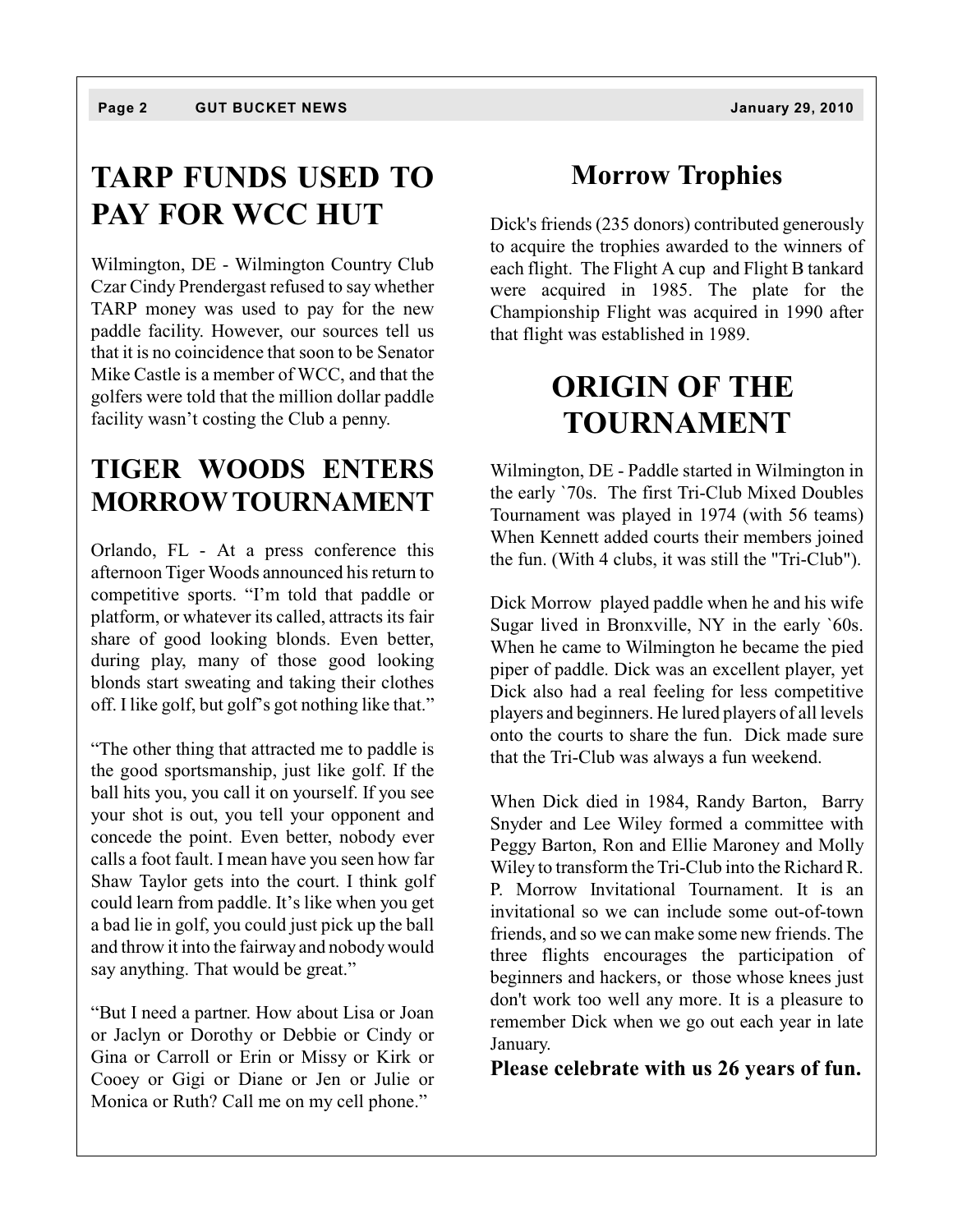## Morrow Tournament Champions

|      | <b>CHAMPIONSHIP</b><br><b>FLIGHT</b> | <b>FLIGHT A</b>                    | <b>FLIGHT B</b>               |
|------|--------------------------------------|------------------------------------|-------------------------------|
| 1985 |                                      | Chas Burkhart<br>Caroline Burkhart | Ed Morrow<br>Wendy Richards   |
| 1986 |                                      | Ernie Rivet<br>Cindy Prendergast   | Hugo Schwandt<br>Nancy Marvin |
| 1987 |                                      | Chas Burkhart<br>Caroline Burkhart | John Hoover<br>Barbara Hoover |
| 1988 |                                      | Tim McAvoy<br>Laurie Hissey        | Chan Moore<br>Ceci Moore      |
| 1989 | Tim McAvoy                           | Larry Scott                        | Shaw Taylor                   |
|      | Laurie Hissey                        | Anna Brantley                      | Milbrey Jacobs                |
| 1990 | Chas Burkhart                        | Jeff Hulick                        | Chip Pollock                  |
|      | <b>Bunny Vosters</b>                 | Margaret Munday                    | Verna Teets                   |
| 1991 | Tim McAvoy                           | Ken Goddu                          | Rod Maroney                   |
|      | Laurie Hissey                        | Candy Goddu                        | Eileen Maroney                |
| 1992 | Tom Safford                          | Ron Groff                          | Jamie Marvel                  |
|      | Laurie Hissey                        | Maureen O'Berg                     | Lisa Hughes                   |
| 1993 | <b>Todd Marvin</b>                   | Penn Yeatman                       | George Hobbs                  |
|      | Cindy Prendertgast                   | Sandy Yeatman                      | Debbie Hobbs                  |
| 1994 | Tim McAvoy                           | Peter Veale                        | George Hobbs                  |
|      | Laurie Hissey                        | Milbrey Jacobs                     | Margaretta Brokaw             |
| 1995 | <b>Todd Marvin</b>                   | <b>Steve Kapp</b>                  | Hugh Wallace                  |
|      | Cindy Prendergast                    | Courtney Kapp                      | Janet Conigliaro              |
| 1996 | Todd Marvin                          | H. G. Haskell                      | Mike Skibicki                 |
|      | <b>Cindy Prendergast</b>             | Eileen Maroney                     | Margaret Smith                |
| 1997 | <b>Bob Harrison</b>                  | Ed McQuillen                       | <b>Steve Smith</b>            |
|      | Cindy Prendergast                    | <b>Beth LaMotte</b>                | Wiz Applegate                 |
| 1998 | Ed McQuillen                         | Ken Goddu                          | Douglas White                 |
|      | <b>Cindy Prendergast</b>             | Candy Goddu                        | Carolina White                |